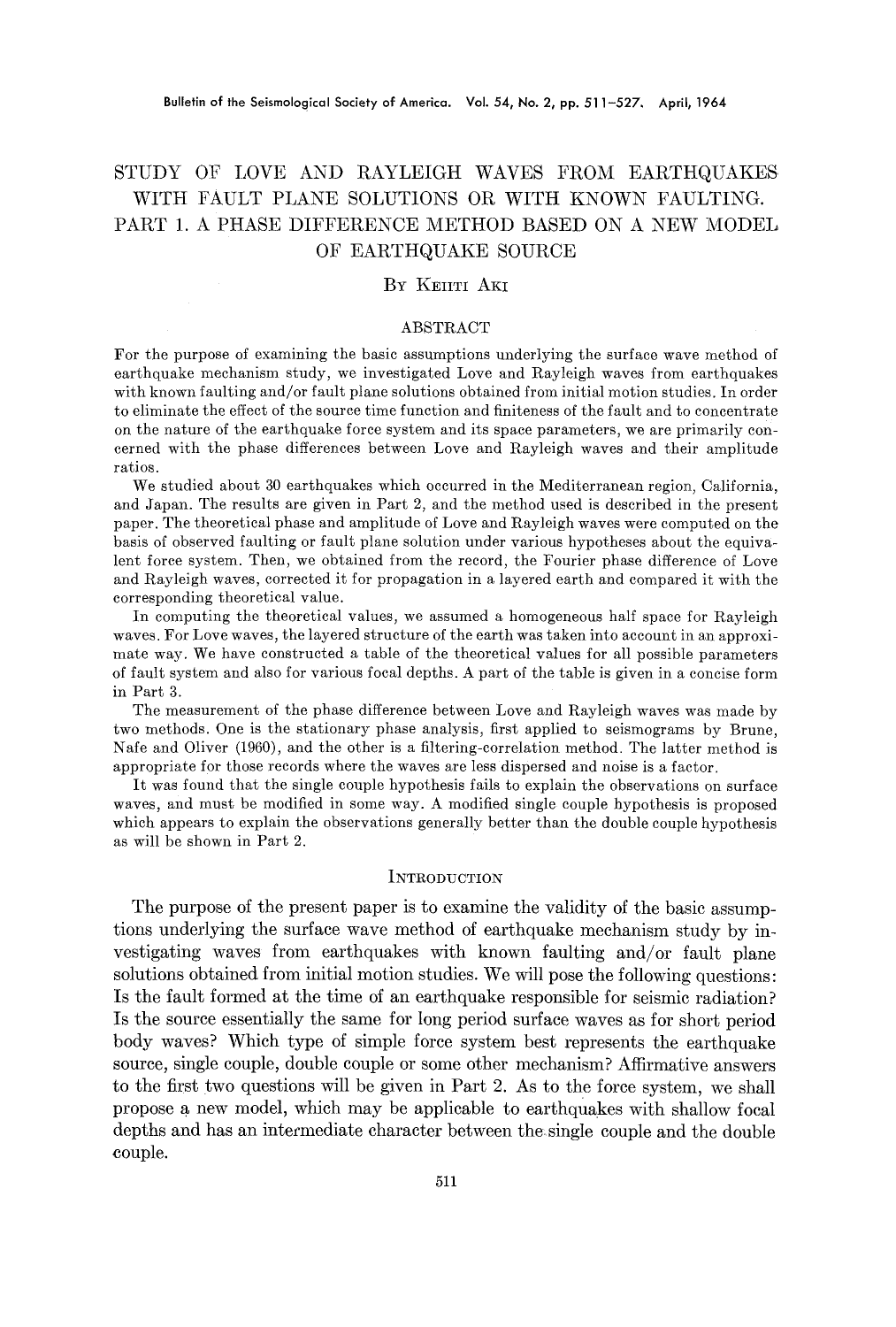The determination of earthquake mechanism from surface waves involves many difficult problems. The most serious problem is the uncertainty in the phase velocity data used in the correction of the observed phase spectra of these waves for propagation. Aki (1962a) discussed the error due to this uncertainty for several practical cases and concluded that the phase velocity data presently available are not accurate enough to get a precision in the source phase better than  $\pi/4$ .

Another problem is the interpretation of the observed source phase and amplitude of these waves in terms of the source parameter of an earthquake. Even if we take a simple force system such as a single couple or a double couple, as an equivalent source, there are many additional parameters which we must take into consideration. These are the dip direction and dip angle of the fault plane, the motion direction in the fault plane, the time function of the applied force, the finiteness of the fault, and the depth of the fault.

The accumulation of good quality data on these waves through a long period seismograph network such as the world-wide standard station network will eventually solve the problem of the phase velocity data and also may give us sufficient observations for obtaining a unique solution for the source mechanism from surface waves alone.

In the meantime, however, we may take an alternative approach to the problem. In the present paper, we shall not deal with the absolute value of the phase spectra of Love and Rayleigh waves but the difference between the two spectra. Since the variation in crustal structure affects the phase velocities of Love and Rayleigh waves generally in a similar manner, the correction required for obtaining the source phase difference between the two waves will be less dependent on crustal structure variation than for individual waves.

Further, we can greatly simplify our problem of interpretation by taking the difference between the phase spectra of Love and Rayleigh waves. First, the effect of the source time function is cancelled out in the difference. Secondly, the effect of finiteness of the fault, such as postulated by Ben-Menahcm (1961) will approximately be cancelled. Thus, we can concentrate on the basic assumption of the force system and its space parameters.

This method is comparable to the method based on the polarization of S waves (Stauder, 1962), because we study the relation between radial and transverse motion as evidenced by the form of Rayleigh and Love waves. There is, however, a significant difference between the two methods. S wave motion at long distance is polarized linearly if the propagation effect is corrected for, and there is no phase difference between *SV* and *SH* waves due to the source effect. On the other hand, if we synthesize the radial component of Rayleigh waves and the transverse component of Love waves after correcting for propagation, we get in general an elliptic motion with arbitrary axes rather than a linear motion. Thus, we have one more observable parameter pertinent to the source in our method than in the S-wave polarization method.

In the present paper, we shall first describe the general method and various practical techniques used in the computation of the phase difference from the actual record. Secondly, we shall discuss the propagation correction and describe the theoretical phase and amplitude of Love and Rayleigh waves for an arbitrary fault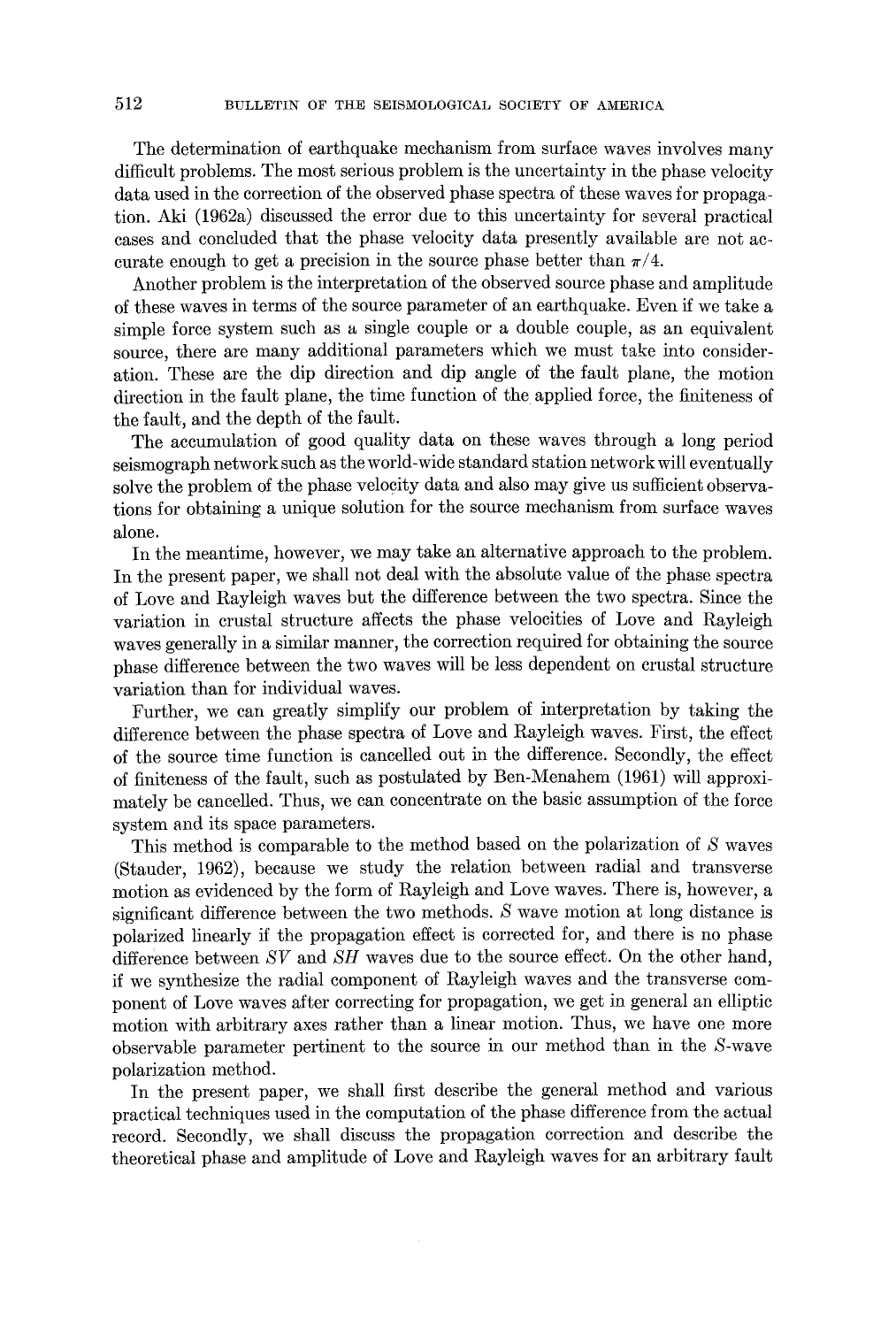system under the assumption of a single couple, double couple and our new model. Then, in Part 2 we shall apply our method to earthquakes in various regions of the earth.

#### **METHOD**

Let the radial component of displacement of Rayleigh waves be  $R(t)$  and the transverse component of Love waves be  $L(t)$ . Outward motion from the source is taken positive in the former, and the left hand motion as seen from the source is taken positive in the latter. We may express them as

$$
L(t) = \frac{1}{\pi} \int_0^\infty |A_L(\omega)| \cos(\omega t + \phi_{LP} + \phi_I + \phi_L) d\omega
$$
  
and (1)

$$
R(t) = \frac{1}{\pi} \int_0^{\infty} |A_R(\omega)| \cos(\omega t + \phi_{RP} + \phi_T + \phi_R) d\omega
$$

Here,  $\phi_{LP}$  and  $\phi_{RP}$  are the phase shifts due to propagation,  $\phi_I$  is the instrumental phase shift and  $\phi_L$  and  $\phi_R$  are the phase shifts produced at the source.

From actual records, we can obtain the Fourier amplitudes  $| A_R |$  and  $| A_L |$  and the phases  $\phi_L'$  and  $\phi_R'$  defined in the following formulas,

$$
L(t) = \frac{1}{\pi} \int_0^{\infty} |A_L(\omega)| \cos(\omega t + \phi_L') d\omega
$$

and  $(2)$ 

$$
R(t) = \frac{1}{\pi} \int_0^{\infty} |A_R(\omega)| \cos(\omega t + \phi_R') d\omega
$$

Then, the source phase difference between Love and Rayleigh waves is obtained by the formula,

$$
\phi_R - \phi_L = \phi_R' - \phi_L' - (\phi_{RP} - \phi_{LP})
$$
\n(3)

Since the polar phase shift term (Brune *et al.,* 1961) is common for both waves, we can write

$$
\phi_{RP} - \phi_{LP} = \left(\frac{1}{C_L} - \frac{1}{C_R}\right) \omega \Delta \tag{4}
$$

where  $C_L$  and  $C_R$  are the phase velocities of the Love and Rayleigh waves respectively,  $\Delta$  is the epicentral distance, and  $\omega$  is the angular frequency.

In order to obtain the Fourier phase difference  $\phi_R' - \phi_L'$ , we may apply one of the following three techniques depending on the nature of the records: (1) Fourier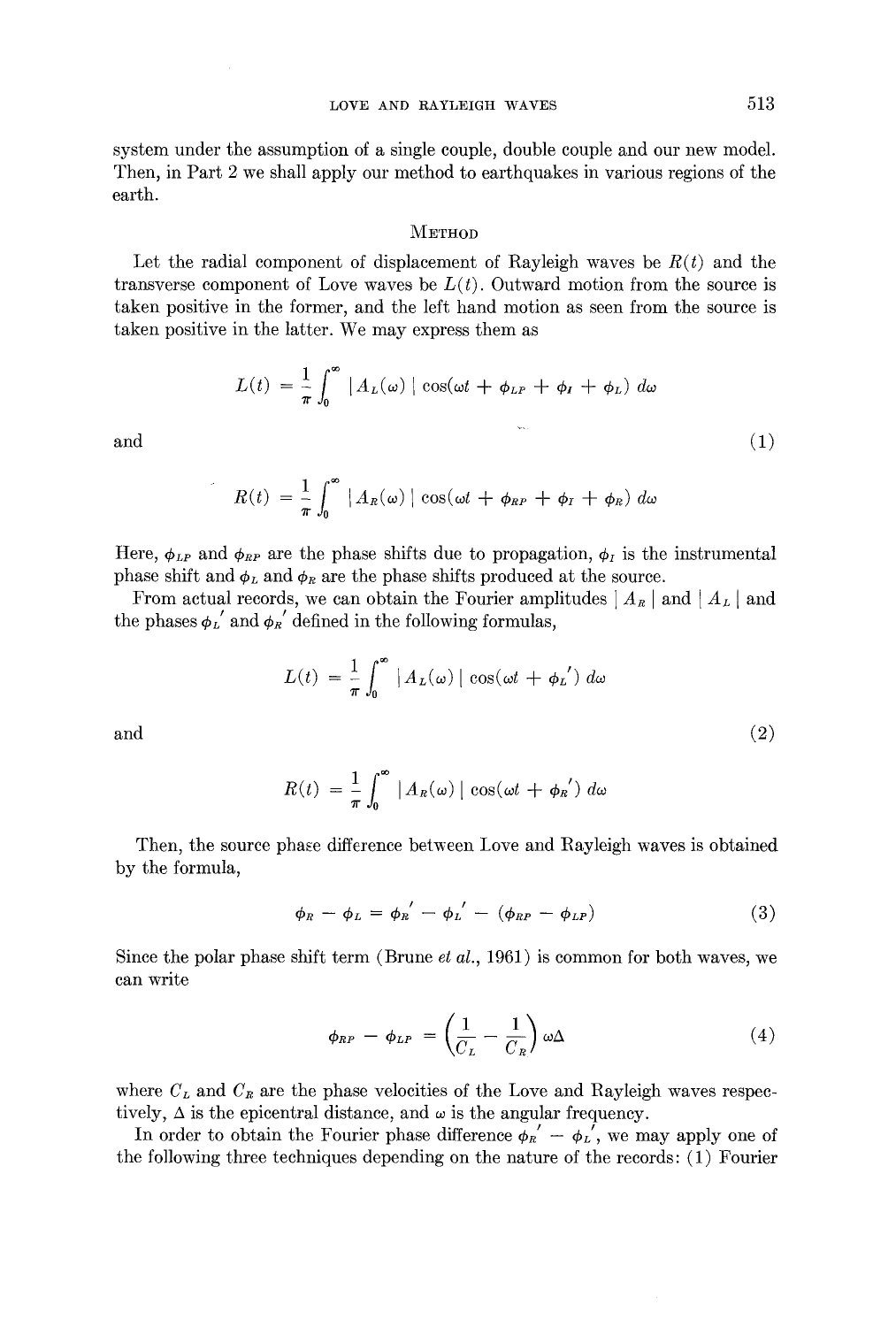analysis, (2) stationary phase analysis, or (3) band-pass-filtering and correlation analysis. The Fourier analysis method is well known and need not be explained here. The stationary phase analysis was first applied to seismograms, by Brune, Nafe and Oliver (1960). This is a very quick and convenient method fitted to dispersed wave trains. We shall describe how this technique is used in our analysis.

# STATIONARY PHASE ANALYSIS

For large  $t$ , the integral of the form of equation 2 may be evaluated by the method of stationary phase and shown to be approximately

$$
L(t) \sim \frac{|A(\omega_0)|}{\sqrt{2\pi \left|\frac{d^2\phi}{d\omega^2}\right|_0}} \cos\left(\omega_0 t + \phi(\omega_0) \pm \frac{\pi}{4}\right) \tag{5}
$$

according as  $d^2\phi/d\omega^2 \geq 0$ . Here,  $\omega_0$  is given by the stationary phase condition

$$
t = -\left(\frac{d\phi}{d\omega}\right)_{\omega=\omega_0} \tag{6}
$$

Then, the time  $t_{pN}$  at which the Nth peak of the wave appears is given by

$$
\omega_0 \, t_{pN} \, + \, \phi(\omega_0) \, \pm \, \frac{\pi}{4} = \, 2N\pi \tag{7}
$$

and the time  $t_{i,j}$  at which the Nth trough appears is given by

$$
\omega_0 t_{tN} + \phi(\omega_0) \pm \frac{\pi}{4} = (2N+1)\pi \tag{8}
$$

Here, the  $\omega_0$ 's are different for different peaks and troughs and are given by equation 6.

The practical steps in obtaining the source phase difference between Love and Rayleigh waves by this technique are illustrated in table 1. Column 1 shows the times of peaks and troughs of Love waves from a Mediterranean shock recorded at Pasadena. The period corresponding to each peak and trough is obtained from the slope of the curve of wave number plotted against arrival time, and is shown in Column 2.

Column 3 shows the products of period and wave number. They are subtracted from the corresponding arrival times and the results are shown in Column 4. The numbers in this column may be expressed as

$$
-\frac{\phi_L'(\omega_0)\pm\frac{\pi}{4}}{\omega_0}=t_{pN}-\frac{2N\pi}{\omega_0}
$$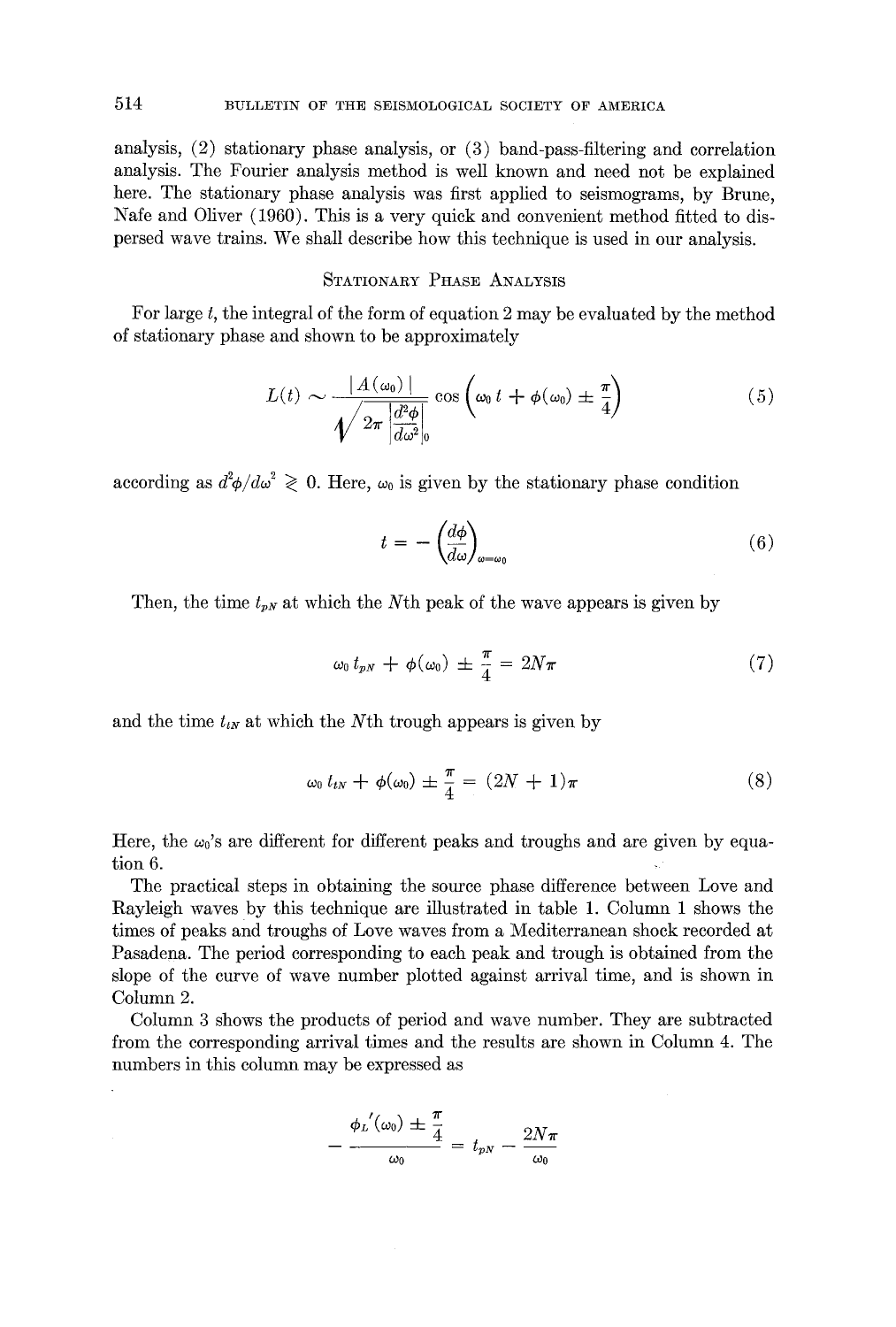or  $\langle \vartheta \rangle$ 

$$
-\frac{\phi_L'(\omega_0)\pm\frac{\pi}{4}}{\omega_0}=t_{tN}-\frac{(2N+1)\pi}{\omega_0}
$$

# TABLE 1

AN ILLUSTRATION OF THE DETERMINATION OF SOURCE PHASE DIFFERENCE BETWEEN LOVE AND RAYLEIGH WAVES BY THE STATIONARY PHASE METHOD Date: April 30, 1954 Place: 39°N, 22°E Distance: 10 940 km Azimuth: 328 °

|    |                                             |              |                         | $_{\text{Dave}}$ , April 00, 1001             |                 |      |             |                  |          | 11000, 001, 11, 221 |                 |           |                      |              | mmanno, rata um          |                 | ,,,,,,,,,,,,,, <i>,,,</i> , |                      |                    |                    |
|----|---------------------------------------------|--------------|-------------------------|-----------------------------------------------|-----------------|------|-------------|------------------|----------|---------------------|-----------------|-----------|----------------------|--------------|--------------------------|-----------------|-----------------------------|----------------------|--------------------|--------------------|
|    | Love Wave (counter-<br>clockwise, positive) |              |                         | Rayleigh Wave (out-<br>ward-radial, positive) |                 |      |             | $\boldsymbol{T}$ | ্ৰ       |                     | km<br>2780      | Continent | km<br>8160           | g            | sec<br>$\widehat{\circ}$ | t/T             |                             |                      |                    |                    |
|    |                                             | t<br>m s     | $\boldsymbol{T}$<br>sec | nT<br>sec                                     | $t - nT$<br>sec |      |             | t<br>m s         | T<br>sec | nT<br>sec           | $t - nT$<br>sec |           | $\mathbf{I}$<br>t(R) | Ocean        | $\times$                 |                 | $\times$                    | $\mathbf{I}$<br>t(R) | $\mathbf{I}$<br>ηî |                    |
| p1 | $\vert 0 \vert$                             | 47           | 63                      |                                               | 47              | p1   |             | $ 5 \quad 10$    | 55       |                     | 310             | 22        |                      | 2.60         |                          | 1.95<br>(2.27)  |                             |                      |                    |                    |
| t1 | 1                                           | -18          | 59                      | $\times 0.5$<br>29                            | 49              | t1   | 5.          | 35               | 52       | $\times$ 0.5<br>26  | 309             | 24        |                      | 2.60         |                          | 1.77<br>(2.11)  |                             |                      |                    |                    |
| p2 | 1                                           | 47           | 55                      | $\times 1.0$<br>55                            | 52              | p2   | 6           | 02               | 49       | $\times 1.0$<br>49  | 313             | 26        |                      | 2.60         |                          | 1.67<br>(1.97)  |                             |                      |                    |                    |
| t2 | 2                                           | 14           | 50                      | $\times 1.5$<br>75                            | 59              | t2   | 6           | 25               | 45       | $\times 1.5$<br>67  | 318             | 28        |                      | 2.61         |                          | 1.63<br>(1, 89) |                             |                      |                    |                    |
| p3 | 2                                           | 37           | 47                      | $\times 2.0$<br>94                            | 63              | p3 6 |             | 45               | 45       | $\times 2.0$<br>90  | 315             | 30        |                      | 2.61         |                          | 1.62<br>(1.85)  |                             |                      |                    |                    |
| t3 | 3                                           | 00           | 47                      | $\times 2.5$<br>117                           | 63              | t3   | 17.         | 08               | 44       | $\times 2.5$<br>110 | 318             | 32        |                      | 2.62         |                          | 1.61<br>(1.80)  |                             |                      |                    |                    |
| p4 | 13                                          | 25           | 47                      | $\times$ 3.0<br>141                           | 64              | p4   | 17.         | 28               | 43       | $\times$ 3.0<br>129 | 319             | 34        |                      | 2.63         |                          | 1.65<br>(1.79)  |                             |                      |                    |                    |
| t4 | 3                                           | -50          | 46                      | $\times$ 3.5<br>161                           | 69              | t4   | 7           | 52               | 42       | $\times$ 3.5<br>147 | 325             | 36        |                      | 2.64         |                          | 1.72<br>(1.80)  |                             |                      |                    |                    |
| p5 | 14                                          | -13          | 43                      | $\times$ 4.0<br>172                           | 81              | p5   | $ 8\rangle$ | $-11$            | 42       | $\times$ 4.0<br>168 | 323             | 38        | 234                  | 2.64         | 73                       | 1.76<br>(1.80)  | 144                         | 217                  | $-17$              | $-0.45$            |
| t5 | 4                                           | 33           | 41                      | $\times$ 4.5<br>184                           | 89              | t5   | 8           | 32               | 39       | $\times$ 4.5<br>175 | 337             | 40        | 237                  | 2.65         | 74                       | 1.80<br>(1.84)  | 147                         | 221                  | $-16$              | $-0.40$            |
| p6 | 4                                           | 55           | 38                      | $\times 5.0$<br>190                           | 105             | p6   | 8           | 48               | 37       | $\times 5.0$<br>185 | 343             | 42        | 239                  | 2.65         | 74                       | 1.85<br>(1.87)  | 151                         | 225                  | $-14$              | $-0.34$            |
| t6 |                                             | $5\quad11$   |                         | $\times$ 5.5                                  |                 | t6   | Ι9.         | 0.5              |          | $\times$ 5.5        |                 | 44        | 242                  | 2.65         | 74                       | 1.89<br>(1.88)  | 154                         | 228                  | $-14$              | $-0.32$            |
| p7 |                                             |              |                         | $\times 6.0$                                  |                 | p7   |             |                  |          | $\times$ 6.0        |                 | 46        | 247                  | 2.65         | 74                       | 1.92<br>(1.91)  | 158                         | 232                  | $-15$              | $-0.33$            |
| t7 |                                             |              |                         | $\times$ 6.5                                  |                 | t7   |             |                  |          | $\times$ 6.5        |                 | 48        | 251                  | 2.65         | 74                       | 1.95<br>(1.91)  | 158                         | 232                  | $-19$              | $-0.40$            |
| p8 |                                             |              |                         | $\times$ 7.0                                  |                 | p8   |             |                  |          | $\times 7.0$        |                 | 50        | 253                  | 2.65         | 74                       | 1.98<br>(1.94)  | 162                         | 236                  | $-17$              | $-0.34$            |
| t8 |                                             |              |                         | $\times 7.5$                                  |                 | t8   |             |                  |          | $\times 7.5$        |                 | 52        | 254                  | 2.66         | 74                       | 2.00<br>(1.95)  | 163                         | 237                  | $-17$              | $-0.33$            |
|    |                                             |              |                         |                                               |                 |      |             |                  |          |                     |                 | 54<br>56  | 257<br>259           | 2.66<br>2.66 | 74<br>74                 | 2.03<br>2.06    | 165<br>168                  | 239<br>242           | $-18$<br>$-17$     | $-0.35$<br>$-0.30$ |
|    |                                             | $\mathbf{1}$ | $\boldsymbol{2}$        | 3                                             | 4               |      |             | 5                | 6        | 7                   | 8               |           | 9                    | 10           | 11                       | 12              | 13                          | 14                   | 15                 | 16                 |

| We then compute the same quantity for Rayleigh waves, as is shown in Columns 5            |  |
|-------------------------------------------------------------------------------------------|--|
| to 8. We plot this value against the period $2\pi/\omega_0$ for both waves and obtain the |  |
| difference between them and show it in Column 9. The numbers in this column may           |  |
| be expressed as                                                                           |  |

$$
\frac{\left(\phi_L'(\omega) \pm \frac{\pi}{4}\right) - \left(\phi_R'(\omega) \pm \frac{\pi}{4}\right)}{\omega} \tag{10}
$$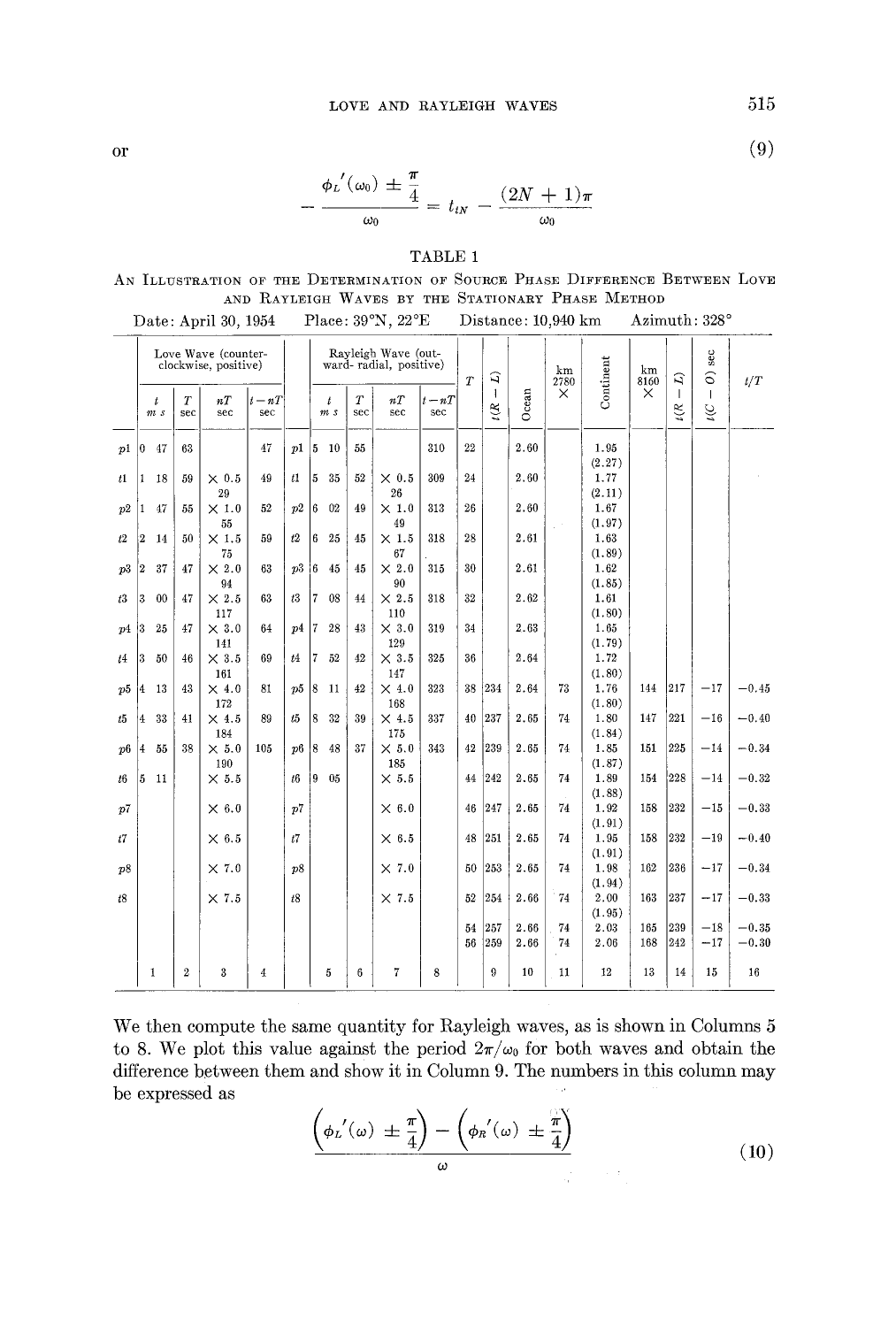The choice of sign in this expression is determined according as  $d^2\phi'/d\omega^2 \geq 0$  for each wave. Since  $-\frac{d\phi'}{d\omega}$  is the group delay time  $\Delta/U$ , this is equivalent to the condition  $dU/dT \leq 0$ . In most practical cases dealt with in this paper, we can adopt the same sign for both waves. Then, the numbers in Column 9 may be written as

$$
\frac{\phi_L'(\omega) - \phi_R'(\omega)}{\omega} \tag{11}
$$

Columns 10 and 12 show the propagation correction to phase delay time difference between Love and Rayleigh waves for a standard oceanic path and for a standard continental path. The numbers are given in units of second per 100 km. The values for the oceanic path are based on the theoretical model of Sykes *et al. (1962),* and those for the continental path are based on Press's case 6EG (Press, 1960). The values in brackets in Column 12 are based on Alexander's model (Alexander, 1963). All of these values are corrected for the curvature of the earth. We assume that the structure is oceanic when the ocean depth exceeds 2000 meters, and otherwise continental. The phase delay times for both structures are computed and added as shown in Columns 11, 13 and 14. Column 15 gives the difference between the numbers in Column 14 and 9, and represents

$$
-\left(\frac{1}{C_L(\omega)}-\frac{1}{C_R(\omega)}\right)\Delta - \frac{\phi_L'(\omega) - \phi_R'(\omega)}{\omega}
$$

This is equal to the source phase difference  $\phi_R - \phi_L$  divided by  $\omega$ , as defined in equations 3 and 4. Finally, the last column gives the values of  $\phi_R - \phi_L$  in parts of a circle.

### BAND-PASS-FILTERING AND CORRELATION METHOD

The stationary phase method described in the preceding section is difficult to apply to less dispersed waves or to waves buried in noise. The Fourier analysis method may be adequate for these waves. There is, however, a rather serious disadvantage with the Fourier analysis method in that one leaves the time domain and operates entirely in the frequency domain. This is disadvantageous because the seismogram is essentially a mixture of different kinds of waves, each of which has different propagation characteristics; if one works exclusively in the frequency domain, it is difficult for him to see how other waves or noise affect the signal he is concerned with. The apparent accuracy in numbers obtained in the Fourier analysis method is meaningless without an estimate of the error due to the existence of other waves or noise.

For this reason, we prefer to stay in the time domain as long as possible. We shall describe here a program for the IBM 7090 specifically designed for obtaining the phase difference between Love and Rayleigh waves from a given set of three component records. The program consists of three parts: the first part band-pass filters the records; the second part separates Love and Rayleigh waves and tests wave characteristics; the third part performs cross-correlation between Love and Rayleigh waves to obtain the phase difference between them.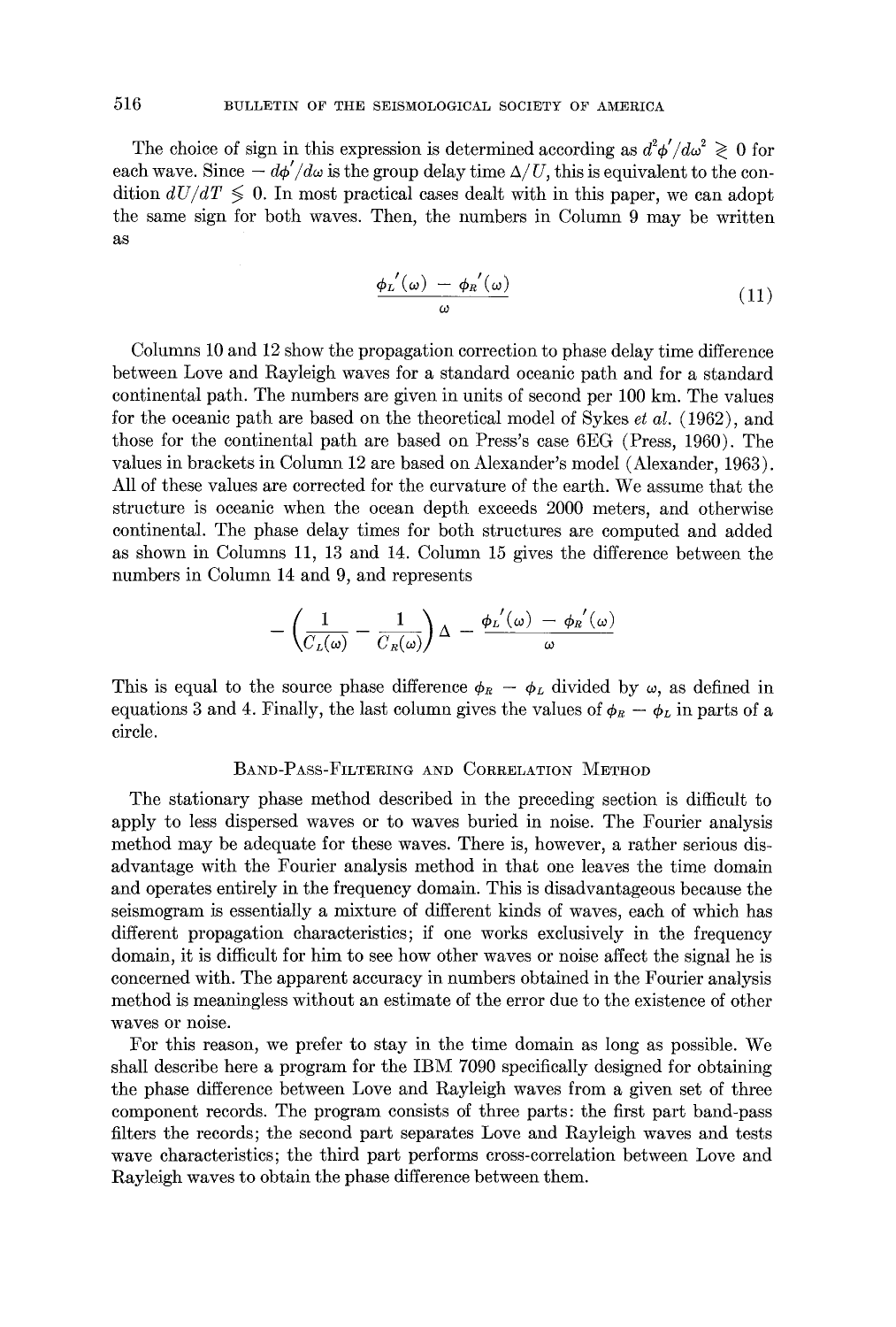Band-pass-filtering was done by the smoothing of records with a weighting function defined by

$$
\frac{1}{\pi} \int_{\omega_1}^{\omega_2} \cos \omega t \, d\omega = \frac{1}{\pi} \frac{\sin \omega_2 t - \sin \omega_1 t}{t} \tag{12}
$$

for the two horizontal components, and with one defined as

$$
\frac{1}{\pi} \int_{\omega_1}^{\omega_2} \sin \omega t \, d\omega = \frac{1}{\pi} \frac{\cos \omega_1 t - \cos \omega_2 t}{t} \tag{13}
$$

for the vertical component. By this operation, the signals outside the frequency range  $\omega_1$  to  $\omega_2$  are removed from the records. The phase shift is zero for the horizontal components and  $\pi/2$  advance for the vertical component.

| Layer Name   | Thickness, km | $V_{\rm p}$ , km/sec | $V_{\rm S}$ , km/sec | $\rho$ , gr/cm <sup>3</sup> |  |
|--------------|---------------|----------------------|----------------------|-----------------------------|--|
| Sedimentary  | 3             | 4.0                  | 2.00                 | 2.20                        |  |
| Granitic     | 23            | 6.2                  | 3.70                 | 2.78                        |  |
|              | 8             | 7.7                  | 4.10                 | 3.23                        |  |
| Intermediate | 16            | 7.7                  | 4.10                 | 3.25                        |  |
|              | 15            | 8.093                | 4.653                | 3.37                        |  |
| Mantle       | 20            | 7.961                | 4.562                | 3.42                        |  |
|              | $\infty$      | 7.835                | 4.480                | 3.43                        |  |

TABLE 2 LAYER PARAMETERS OF ALEXANDER'S CASE A1

At the next step, the azimuth to the epicenter from the station is computed, and the transverse and radial motions are synthesized from the smoothed horizontal component records. Then, the correlation coefficient is computed over the Rayleigh wave portion between the radial component and the  $\pi/2$  shifted vertical component. If only the fundamental mode of Rayleigh waves exists in both components, we should get a correlation coefficient of  $+1$ , and if any other waves coexist, the coefficient would be smaller than  $+1$ . The magnitude of this coefficient will indicate the quality of Rayleigh wave data. Allowance was made in the program for the uncertainty in the azimuth of wave approach and also in the magnification ratio of the two horizontal components. We compute the correlation coefficient for possible variations of the above two factors, and choose the ones which give the highest correlation.

Finally, the cross-correlation function  $\int L(t)R(t + \tau) dt$  is computed between the transverse component of Love waves  $L(t)$  and the radial component of Rayleigh waves  $R(t)$ , which are filtered and separated in the foregoing steps. An example of the cross-correlation function is shown in figure 7 of Part 2. In order to obtain the phase difference between Love and Rayleigh waves, we first read the time shift  $\tau_p$  at which the maximum peak of the function appears. Then, we read the period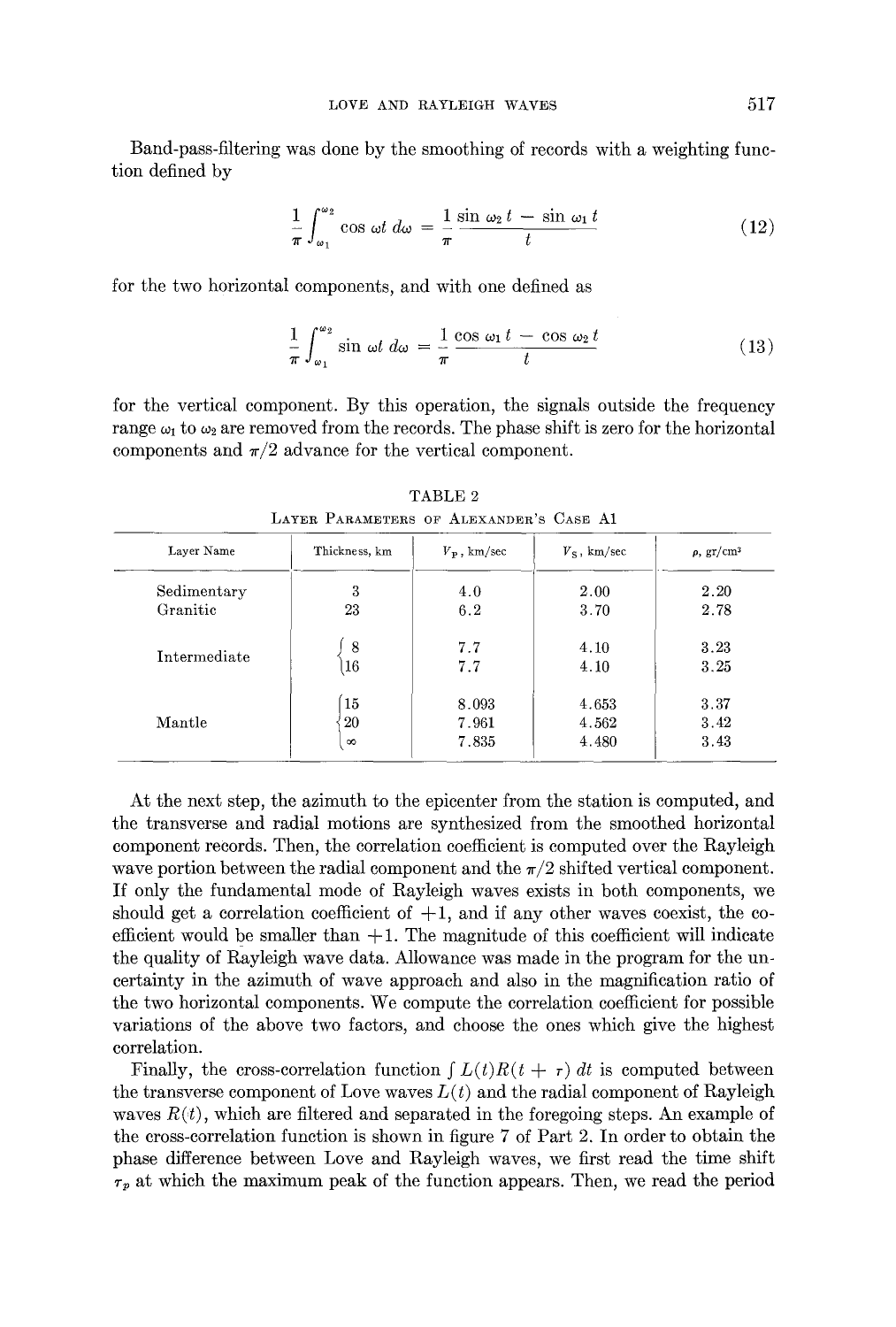at this peak. The phase difference is computed according to the formula

$$
\phi_R' - \phi_L' = \frac{\frac{1}{C_L(T)} - \frac{1}{C_R(T)} \Delta - \tau_p}{\frac{T}{2\pi}}
$$
\n(14)



FIG 1. The difference in phase delay time between Love and Rayleigh waves for various models of earth's crustal structure.

Since we usually choose a narrow band width in the filtering, it is not necessary to apply  $\pi/4$  corrections as used in the stationary phase approximation.

The choice of the band width of the filter must be made carefully. If it is too narrow, we lose control of the amplitude variation of the envelope of the crosscorrelation function. In other words, there will be greater interference from other waves if we use a narrow band filter which has a lengthy weighting function. On the other hand, if the band width is too wide, we lose in the accuracy of measuring the period. According to our experience, the appropriate band width seems to be about 0.3 to 0.4 of the center frequency. With this band width, we can not only measure the phase difference between the two waves, but also the group delay time difference between them as will be shown in Part 2 (cf. figure 11 of Part 2).

#### PHASE VELOCITY DATA

Since the phase velocities of Love and Rayleigh waves in general go together when the crustal structure is varied, it is expected that the difference between them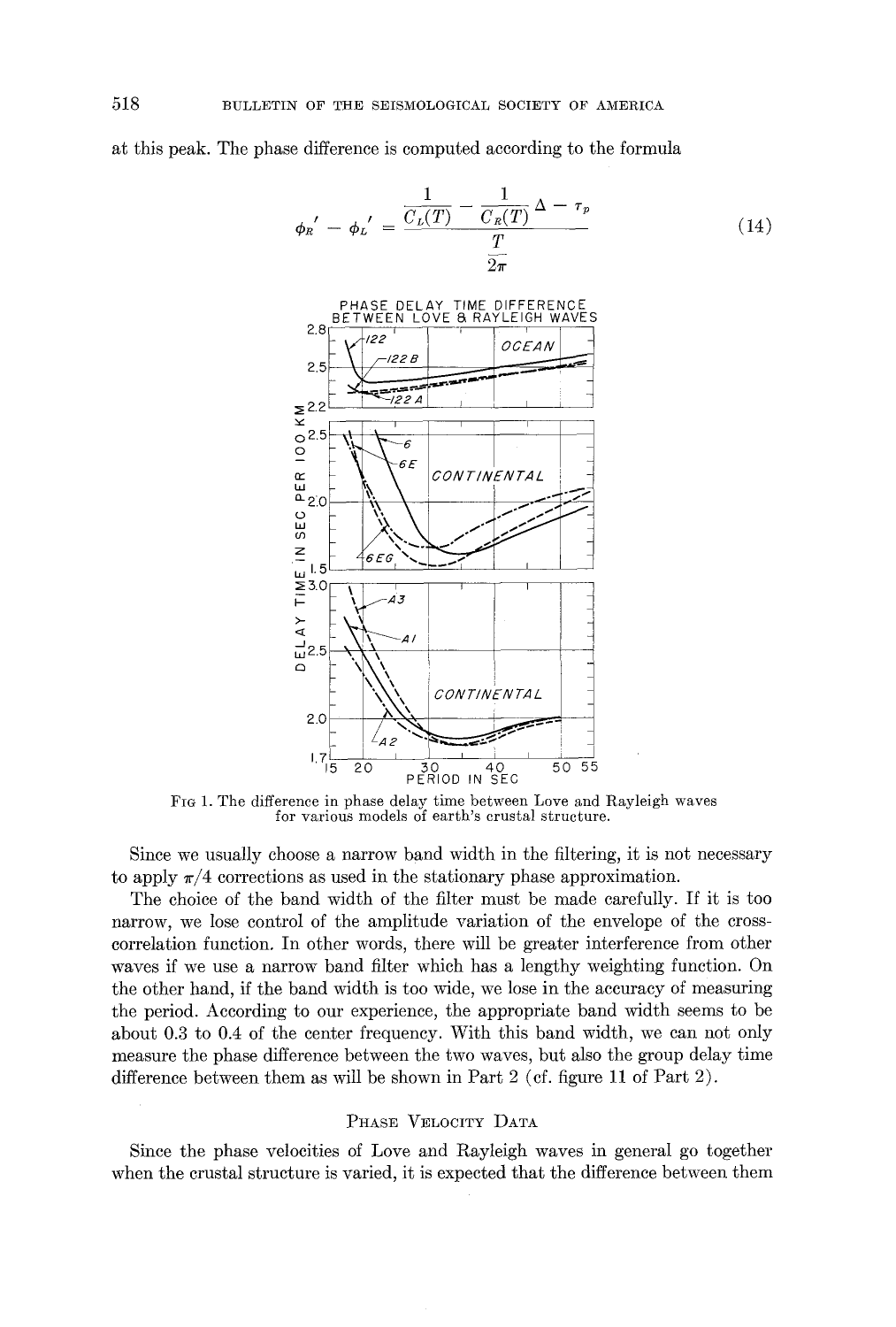would be less sensitive to the crustal structure variation. Figure 1 shows the difference in phase delay time, i.e.,

$$
\frac{1}{C_R} - \frac{1}{C_L}
$$

in units of second per 100 km, for various models of continental and oceanic structure. They are obtained by the use of "mail order program" for IBM 7090 (Press *et al.,* 1961), which computes the dispersion curves of both Love and Rayleigh waves for a fiat layer earth model. Case 6 is a single layer crust overlying a uniform mantle, Case 6E is a double layer crust overlying the same mantle, and Case 6EG is the same crust as in 6E overlying the mantle with a low velocity channel (Press, 1960). We notice that the variation of phase delay time difference with the

TABLE 3 CURVATURE CORRECTION TO THE PHASE DELAY TIME OF LOVE AND RAYLEIGH WAVES  $(in sec per 100 km)$ 

|                                                |                         | Continent                   | Ocean                  |                             |  |  |
|------------------------------------------------|-------------------------|-----------------------------|------------------------|-----------------------------|--|--|
|                                                | Rayleigh                | Love                        | Love                   | Love<br>Case 11A            |  |  |
| $Model.$                                       | Gutenberg               | Gutenberg                   | Case 122               |                             |  |  |
| $Reference \ldots \ldots \ldots \ldots \ldots$ | Bolt & Dorman<br>(1961) | Anderson & Toksöz<br>(1963) | Sykes et al.<br>(1962) | Anderson & Toksöz<br>(1963) |  |  |
| Period in seconds                              |                         |                             |                        |                             |  |  |
| 20                                             | $-0.14$                 | $-0.08$                     | $-0.37$                | $-0.25$                     |  |  |
| 30                                             | $-0.16$                 | $-0.10$                     | $-0.35$                | $-0.30$                     |  |  |
| 40                                             | $-0.19$                 | $-0.13$                     | $-0.32$                | $-0.32$                     |  |  |
| 50                                             | $-0.23$                 | $-0.16$                     | $-0.34$                | $-0.34$                     |  |  |
| 60                                             | $-0.27$                 | $-0.20$                     | $-0.36$                | $-0.36$                     |  |  |

above great change in structure is rather small and less than about 0.2 see per 100 km for the period range 28 to 50 see. We also notice that the phase delay time difference shows a minimum value at around 30 see, and varies only slightly with period around this point. This means that a change in total thickness of crust, which merely changes the scale of period axis, will have only a small effect on the phase delay time difference at these periods.

Figure 1 also shows the phase delay time difference for Case A1 of Alexander (1963), for which the layer parameters are given in table 2. This structure explains very well the observed group velocities of fundamental and several higher modes of both Love and Rayleigh waves for the California-Nevada region. We changed this structure in the following two ways. In Case A2, the sedimentary layer was thickened by 1 km and the granitic layer thinned by the same amount. In Case A3, the granitic layer is thickened by 5 km and the intermediate layer is thinned by the same amount. As shown in the figure, both changes in the structure have a very small effect (about  $0.05$  see per 100 km) on the phase delay time difference for periods greater than 28 see.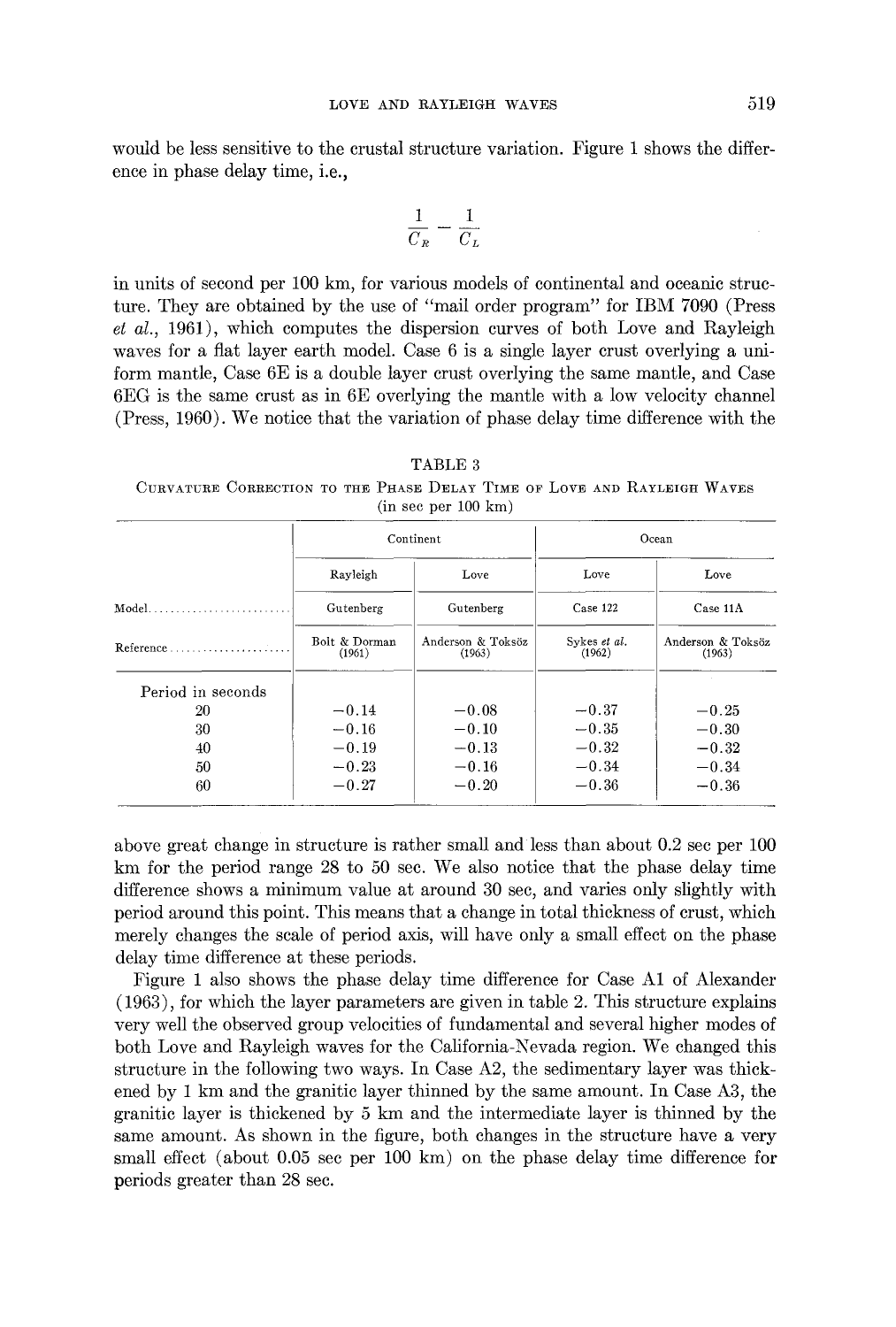Figure 1 also shows a similar comparison of various oceanic structures. Case 122 was studied by Sykes and others (1962). In Case 122A, the water depth is decreased by 2 km and the basaltic layer is thickened by the same amount. In Case 122B, the water depth is decreased by 2 km and the layer with  $V_p$  of 4.8 km/sec is thickened by the same amount. As shown in the figure, the changes in the phase delay time difference by the above variations in structure are less than 0.1 sec per 100 km. It is remarkable that the phase delay time difference varies very little with period for these oceanic structures.

It has been shown by Sykes *et al.* (1962) and by Anderson and Toksöz (1962) that the effect of curvature of the earth is more pronounced for oceanic Love waves than for Rayleigh waves in the shorter period range. This is caused by the fact that Love wave energy is more strongly trapped in the low velocity channel in the mantle under oceans. In the case of continental structure, the energy trapped in the channel is small and hence the effect of curvature on the phase velocity is also small. We must, therefore, apply different curvature corrections to our results for flat layer models for continents and oceans. Table 3 lists the correction to the phase delay time of Love and Rayleigh waves obtained by various authors. We used the same curvature correction for oceanic and continental Rayleigh waves.

Finally, we adopted Case 122 as the standard oceanic structure and Case 6EG as the standard continental structure. The values of the phase delay time difference corrected for curvature are given in table 1. We also listed the values for Case A1, in order to use them for wave paths in the western United States. We accept these values only as a first approximation to the true values for the actual earth and will modify them in the course of the present study when modification is required.

It will be shown in Part 2 that the above standard values are applicable to the wave path from the Mediterranean region to Pasadena for the wave periods 40 to 60 see. The paths traversing the north American continent from California to Massachusetts will require a slight revision of these values in the periods 28 to 40 see. A significant modification will be required for the oceanic path from Japan to Pasadena. These results will provide additional information on crustal structure.

# A NEW MODEL OF AN EARTHQUAKE SOURCE

It is accepted by the majority of seismologists that an earthquake is a fracture phenomenon which suddenly releases the strain energy stored in a certain volume. However, they still do not agree on the type of simple force system which may best represent this fracture phenomenon. Some believe that the force system equivalent to a shear fracture is a single couple with moment, while others believe that it is a double couple with zero resultant moment. The evidence from S waves should discriminate between these two types of sources. However, as Stauder (1962) states in a review paper, the conclusions of various investigators from S waves to date seem to be as much a function of the observer as of the focal mechanism.

Evidence from surface waves should also be able to discriminate the two types of sources. The difference between them will most strongly show up in Love wave radiation from a strike-slip earthquake. Love waves from the California and Nevada shocks studied by Aki (1960a, 1960b) clearly showed that the hypothesis of a single couple does not explain the observations. The same conclusion has been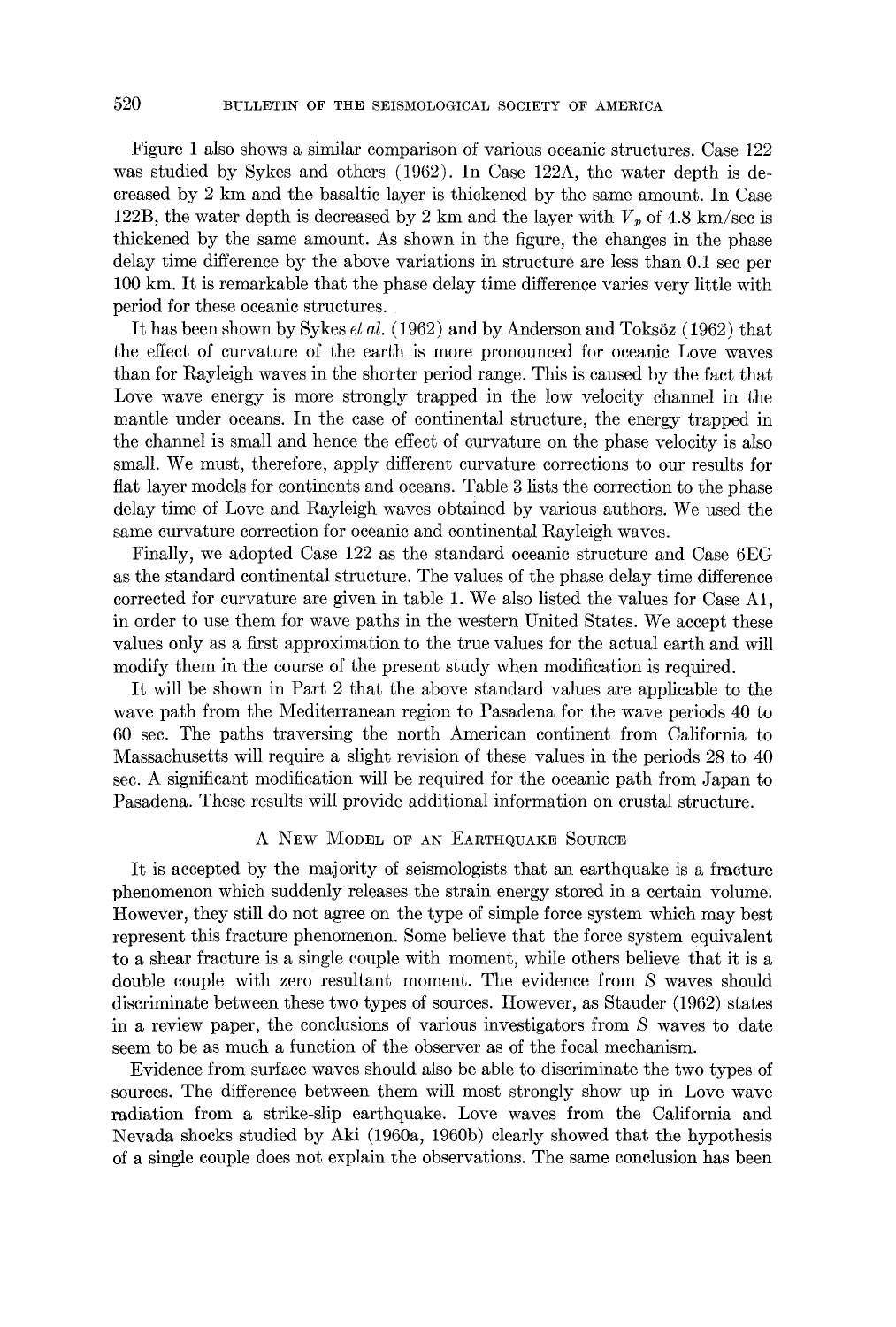obtained by Ben-Menahem and ToksSz (1963a, 1963b) from very long period waves of several large earthquakes. Additional evidence against the single couple hypothesis will be given in Part 2 of this paper by a comparative study of two Japanese earthquakes with known faulting.

On the other hand, it has been shown that the double couple hypothesis can explain the above observations. It should be, however, noted that these observations are primarily concerned with strike-slip earthquakes. If the double couple is assumed to apply also to a dip-slip earthquake, we get the following results which seem rather unrealistic. First, if the source is a vertical dip-slip fault and is located at the surface of a homogeneous half space, Rayleigh waves will not be generated on the assumption of the double couple (Haske]l, 1963). Further, if the double couple is assumed, two reverse dip-slip motions on the faults dipping opposite directions with a dip angle of 45° will give rise to identical Rayleigh waves at any azimuth. This implies that even though one of the faults shows upward motion on one side and the other shows downward motion on the same side, the double couple hypothesis predicts the same Rayleigh wave motion for them.

Besides, as will be shown in Part 2, more precise comparison of the theory with the observation seem to suggest that the double couple may not always be adequate as the force system representing an earthquake. Therefore, it is desirable to construct a new model of the force system which would give better agreement with observation. In constructing a new model, we tried to be as conservative as possible, and adopted one having an intermediate character between a single couple and a double couple.

Our new model is constructed in the following way. We start with a single couple compatible with a given fault system, and add to it another couple acting perpendicular to the fault strike in the horizontal plane. The additional couple has only a moment around the vertical axis. The magnitude of this moment is taken as the same as the vertical component of the moment of the original couple, and its sense opposite to that of the original. Thus, in the total system, the moment around the vertical axis vanishes, but those moments around the horizontal axes remain as they are in the original couple. This new model is identical to a double couple when the source is a vertical strike-slip fault and is identical to a single couple when the source is a pure dip-slip fault. In general, we may say that the new model looks like a single couple if viewed from the side, and looks like a double couple if viewed from above.

This new model is consistent with the observations by Ben-Menahem and Toksöz (1963a, 1963b) and Aki (1960a, 1960b), because the earthquakes studied by them are due to predominantly strike-slip motion, for which the new model is similar to the double couple.

This new model is also consistent with the assumptions made in some previous studies of Rayleigh wave radiation from dip-slip earthquakes. Benioff (1963) showed that the record of the Montana earthquake of 1959 at Pasadena agrees well with Lamb's theoretical seismogram based on a single couple source with vertical force direction. Aki (1960c, 1962a, b) also assumed a single couple source, when he interpreted the Rayleigh wave source functions of dip-slip earthquakes in the circum-Pacific region.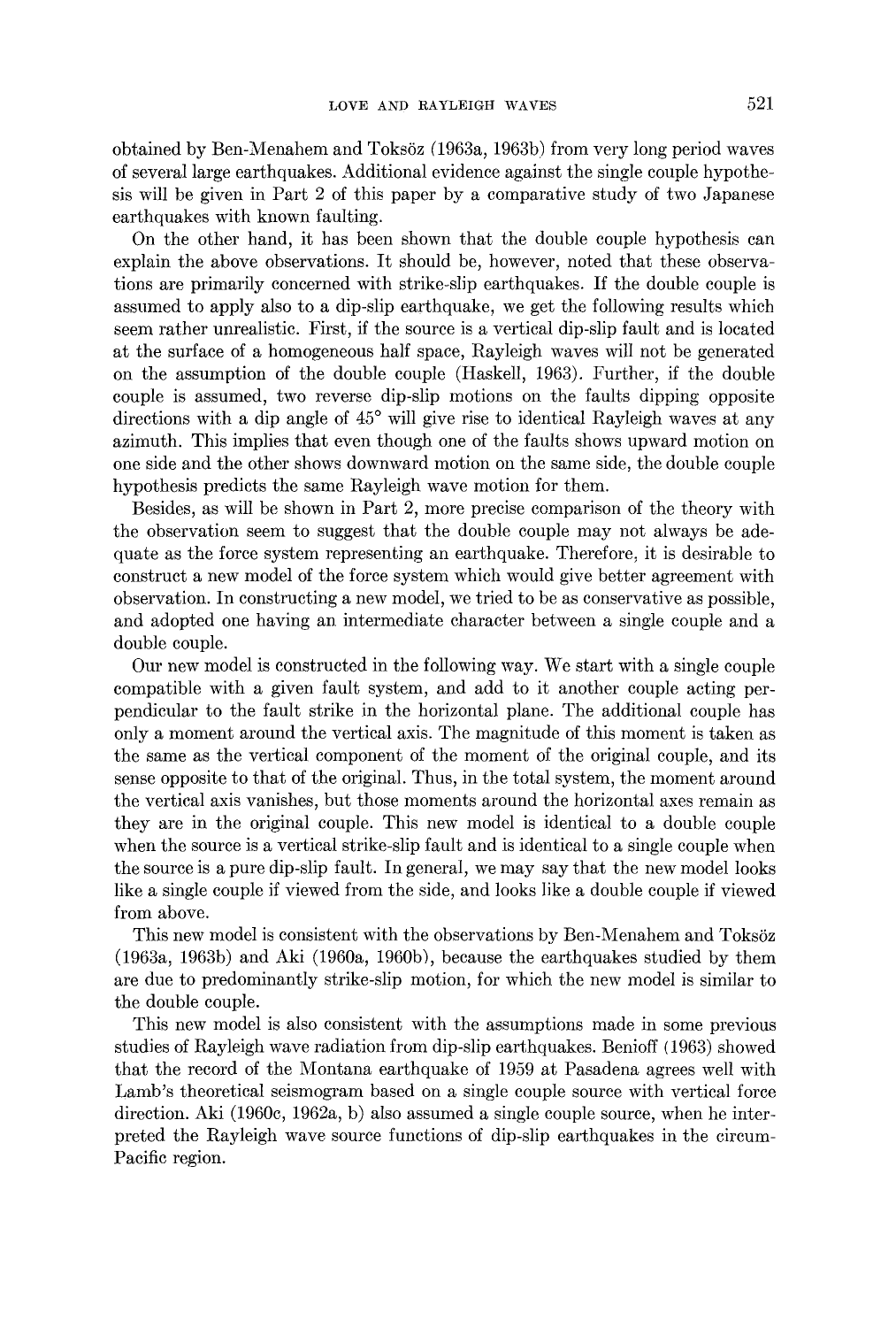Further, the new model may not be immediately rejected from the standpoint of the elastic dislocation theory which in general favors the double couple hypothesis (cf. Steketee, 1958, Knopoff and Gilbert, 1960, and Maruyama, 1963). The effect of the free surface on the elastic field due to dip-slip dislocation is not yet fully worked out even for the static case. It seems natural to presume that the free surface acts differently on dip-slip and strike-slip dislocation. Therefore, it is not impossible that the single couple is a better approximation to a dip-slip earthquake than the double couple. Since we emphasize the importance of the free surface, it is implicit that the new model is applicable to shallow earthquakes. It may be that the new model only applies to long period surface waves and not to body waves which probably have too short wave lengths to know of the existence of the surface when they left the source.

The most important consequence of this new hypothesis would be that we shall have a basis to choose the actual fault plane from the two nodal planes of initial motions by observing surface waves, except for a pure strike-slip earthquake on a vertical fault, for which our new model is identical to a double couple.

We shall hereafter call our new model the modified single couple.

# SOURCE PHASE AND AMPLITUDE OF RAYLEIGH WAVES

The problem of the generation of Rayleigh waves in a homogeneous half space from various types of sources has been studied by many theoretical seismologists since Lamb (1904). Summarizing these results, Aki (1960c, 1962a) obtained the source phase of Rayleigh waves corresponding to simple fault models with vertical fault planes. Recently, Haskell (1963) treated this problem rigorously, and obtained the phase and amplitude radiation pattern for an arbitrary fault system. He studied both single couple and double couple sources, and showed a striking difference in the radiation pattern between the two models. He also demonstrated a very significant effect of the dip of the fault plane on the radiation pattern.

For use in the present study, we have constructed a table of the source phase and amplitude for an arbitrary fault system based on the single couple, double couple and our new model described in the preceding section. In order to match the standard parameters given in the fault plane solutions from body wave data, we specify the dip direction  $\varphi_1$  of the fault plane, the dip direction  $\varphi_2$  of the auxiliary plane and the dip angle  $\delta_1$  of the fault plane. Then, the dip angle  $\delta_2$  of the auxiliary plane is obtained by the formula,

$$
\tan \delta_2 = \frac{-1}{\tan \delta_1 \cos(\varphi_1 - \varphi_2)}\tag{15}
$$

The slip angle  $\sigma$ , which is the angle between the strike of the fault and the direction of motion, may be computed by the formula

$$
\cos \sigma = \sin \delta_2 \sin (\varphi_1 - \varphi_2) \tag{16}
$$

Then, the components of the force compatible with the above fault motion in the horizontal direction parallel and perpendicular to the fault strike and its vertical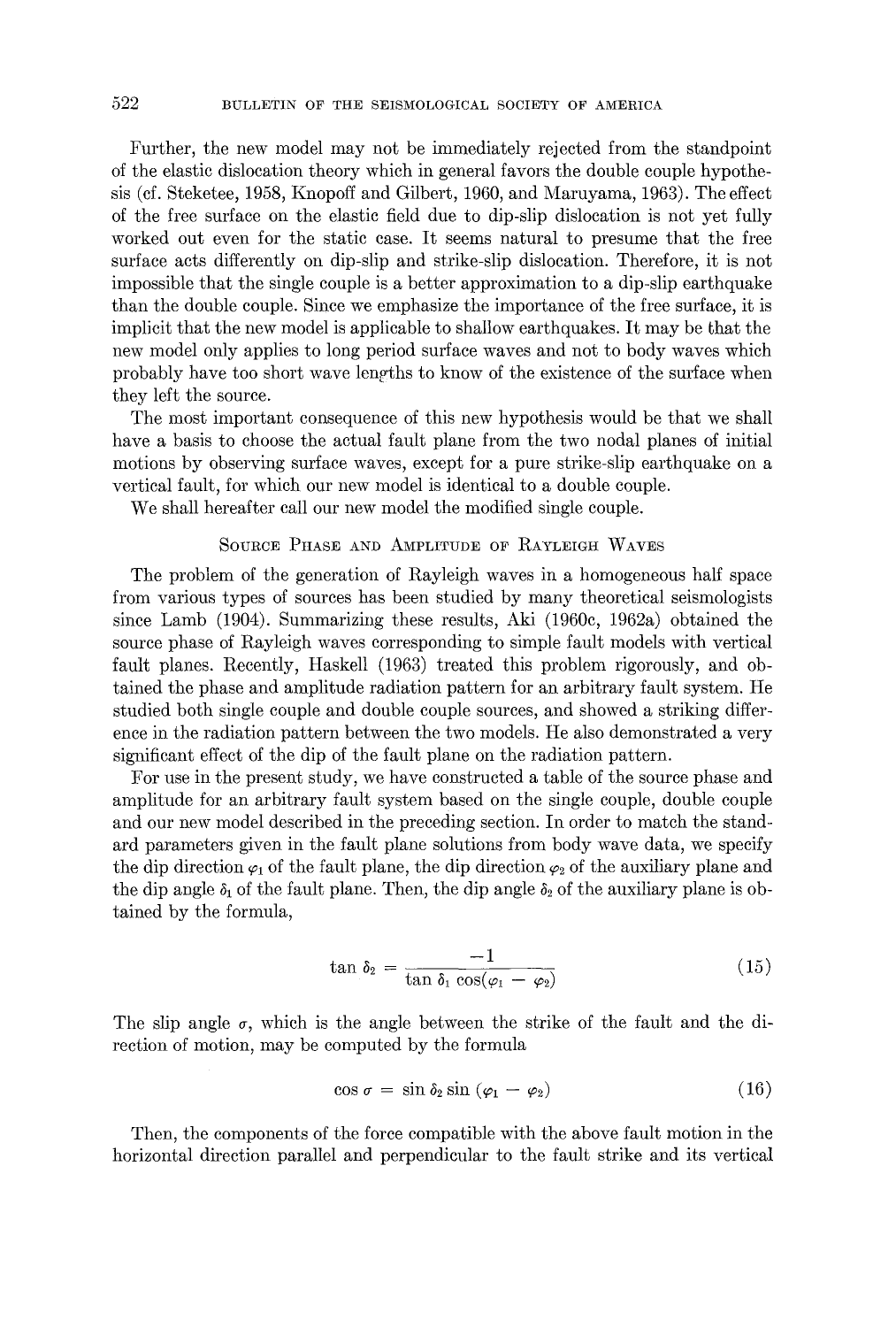component may be obtained as

$$
f_{SH} = F \cos \sigma
$$
  
\n
$$
f_{DH} = F \sin \sigma \cos \delta_1
$$
 (17)  
\n
$$
f_V = F \sin \sigma \sin \delta_1
$$

respectively. These forces correspond to  $f_1$ ,  $f_2$  and  $f_3$  in Haskell's (1963) paper. Our sign conventions are such that the forces are positive on the overhanging side of the fault when the motion is left-lateral reverse faulting.

According to the theory (cf. Ben-Menahem, 1961), the horizontal singlet force which is buried at a depth h and varies as  $Le^{i\omega t}$  will generate Rayleigh waves with radial displacement of the form

$$
u_r = i \frac{L}{\mu} K_\beta C_1 \cos \varphi e^{i\omega t} \{ e^{-hK_n d_1} - E_1 e^{-hK_n d_2} \} H_0^{(2)}(K_n r) \tag{18}
$$

Here,  $K_n$  is the wave number of Rayleigh waves,  $K_\beta$  is the wave number of shear waves,  $\varphi$  is the azimuthal angle measured from the direction of force. In the case of the Poisson's solid, for which  $\lambda = \mu$ ,  $d_1 = 0.3933$ ,  $d_2 = 0.8475$  and  $E_1 = 1.7321$ .

The radial dispacement corresponding to the source of vertical singlet force is given by the formula

$$
u_r = i \frac{L}{\mu} K_{\beta} C_3 e^{i\omega t} \{e^{-hK_n d_2} - E_1 e^{-hK_n d_1}\} H_1^{(2)}(K_n r) \tag{19}
$$

where  $C_3 = 1.4678C_1$  for the Poisson solid.

At long distances, we may approximate the Hankel functions in the above equations by sinusoidal functions. Then, we can obtain the phase angle compatible with those from observations as defined in equations 1 and 2.

The Rayleigh wave motion due to an arbitrary force  $(f_{SH}, f_{DH}, f_{V})$  may be computed as the sum of contributions from each component force. Then, the differentiation of this motion with respect to the direction perpendicular to the fault plane will give the motion corresponding to the source of a single couple. The motion due to a double couple can be obtained by adding to the above motion that due to the single couple corresponding to the fault system in which the fault plane and the auxiliary plane are exchanged. The motion due to the source of the modified single couple can be obtained by adding the contribution from an additional couple which has the force direction perpendicular to the fault strike, and has moment only around the vertical axis with the same magnitude and opposite sense to the corresponding moment of  $f_{SH}$  in the original couple.

The computation was made on an IBM 7090 computer. We constructed a table which gives the source phase and amplitude of Rayleigh waves for all possible choices of fault parameters based on the above three simple force systems. It covers the azimuthal angle from 0 to 360 $^{\circ}$  with 10 $^{\circ}$  interval, the difference in dip direction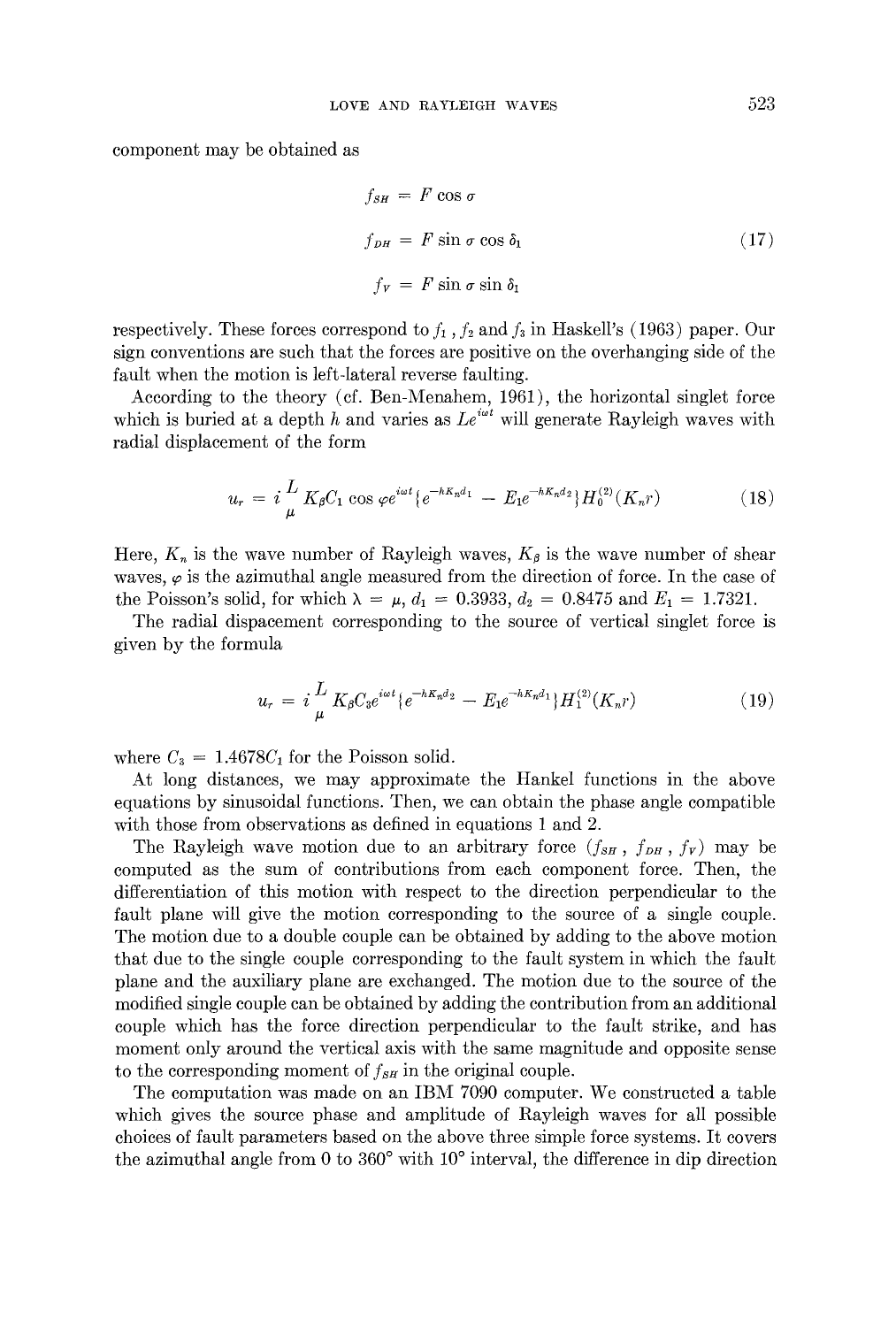between the fault and auxiliary plane from  $90^{\circ}$  to  $270^{\circ}$  with 2 to  $5^{\circ}$  interval, the dip angle of the fault plane from  $5^{\circ}$  to  $90^{\circ}$  with  $5^{\circ}$  interval. We computed these values before we saw Haskell's (1963) paper. We found that our results were identical to his for the cases given in his paper.

Our table gives the values for 4 different focal depths,  $h = 0, 0.2\lambda, 0.4\lambda$  and  $0.6\lambda, \lambda$ being the wavelength. It may be argued that the assumption of a homogeneous half space is an oversimplification, especially for buried sources. It would be desirable to use the excitation function for an appropriate layered media instead of those for the homogeneous half space. However, there are no serious differences in the excitation functions of a half space and a layered medium, as long as the structure is not as extreme as some of the cases studied by Harkrider, Hales and Press (1963). Therefore, in the present paper we used the values computed on the assumption of a homogeneous half space for Rayleigh waves. For Love waves, however, we shall take into account the presence of layers.

### SOURCE PHASE AND AMPLITUDE OF LOVE WAVES

According to theory (cf. Yanovskaya, 1958, Ben-Menahem, 1961), the transverse displacement of Love waves due to a singlet horizontal force, which varies as  $Le^{i\omega t}$ . may be expressed as

$$
u_{\varphi} = +\frac{iL}{2\mu_1} \sin \varphi N_0(\omega) \cos (h\omega \alpha_1) e^{i\omega t} H_0^{(2)}(K_n r) \tag{20}
$$

This expression is derived under the assumption that a homogeneous layer overlies a homogeneous half space, and the source is located within the layer.  $N_0(\omega)$  is a function of frequency and the layer thickness, and  $\varphi$  is the azimuthal angle measured counter clockwise from the force direction. The focal depth appears only in the term cos ( $h\omega\alpha_1$ ), where  $\alpha_1 = \sqrt{(1/\beta_1^2) - (1/c^2)}$ ,  $\beta_1$  being the shear velocity in the layer and c the phase velocity of Love waves.

From reciprocity, it can be shown that the excitation function of Love waves a s a function of focal depth will be the same at long distances as the amplitude variation of free Love waves with depth. The latter variation has been computed by various authors (e.g., Anderson and Toksöz, 1962) for several models of the earth's crust and mantle. Their results seem to argue against using a simple formula like  $\cos (h\omega\alpha_1)$  in equation 20. Besides, the amplitude variation depends more strongly on the structure than is the case for Rayleigh waves. However, since there is no change of sign in the amplitude curve of Love waves with increasing depth (which reversal occurs in the horizontal displacement of Rayleigh waves) the source phase of Love waves is much less sensitive to focal depth than is the case for Rayleigh waves.

At long distances, we may rewrite equation 20 in the following form,

$$
u_{\varphi} = -\sin \varphi f(h, \omega) \cos \left(\omega t - K_n r - \frac{\pi}{4}\right) \tag{21}
$$

The effect of focal depth  $h$  on the phase angle of Love waves appears when we com-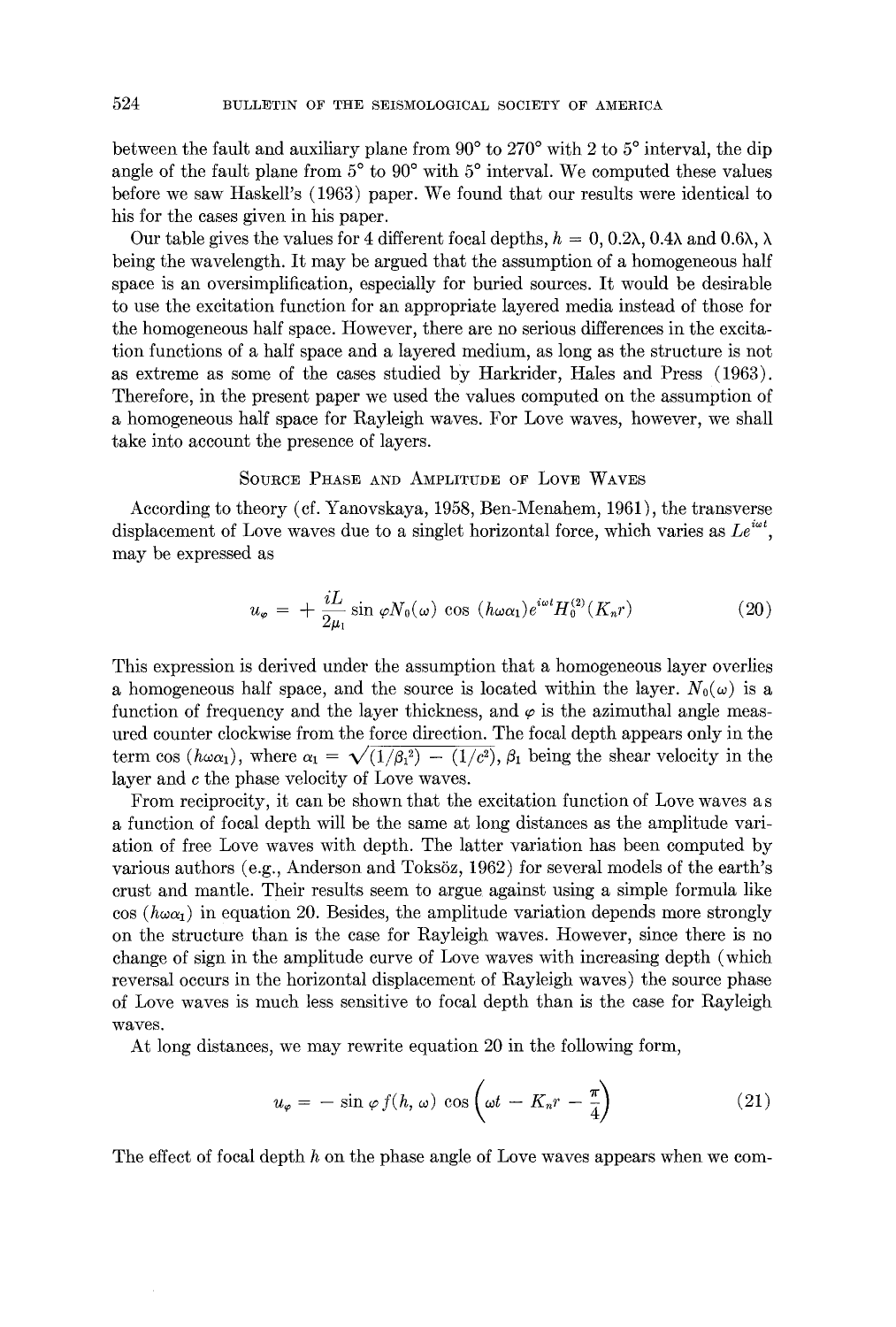pute the space derivative of  $u_{\varphi}$  to obtain the displacements corresponding to a couple or other type of sources. For instance, the displacement due to a horizontal couple on the fault with the dip angle  $\delta$  will be expressed as

$$
u_{\varphi}^{s} = \left(-\frac{\partial u_{\varphi}}{\partial h}\cos\delta + \frac{\partial u_{\varphi}}{\partial y}\sin\delta\right)d
$$
  
=  $d \sin\varphi \left[\frac{\partial f(h,\omega)}{\partial h}\cos\delta\cos\left(\omega t - K_{n}r - \frac{\pi}{4}\right)\right]$   
 $- K_{n} \sin\varphi\sin\delta f(h,\omega)\sin\left(\omega t - K_{n}r - \frac{\pi}{4}\right)\right]$   
=  $A \sin\varphi\cos\left(\omega t - K_{n}r - \frac{\pi}{4} + \varphi_{0}\right)$  (22)

where  $\varphi_0$  is given by the formula

$$
\tan \varphi_0 = \frac{K_n \sin \varphi f(h, \omega)}{\frac{\partial f}{\partial h}} \tan \delta \tag{23}
$$

The expressions for the double couple and the modified single couple may be obtained by superposing the contributions from an additional couple appropriate for each of them.

As shown in equation 23, the effect of focal depth on the source phase of Love waves is determined by the factor  $(\partial f/\partial h)/K_n f(h, \omega)$ . The amplitude curve of the fundamental mode of Love waves given by Anderson and Toksöz (1963) indicates that this quantity varies from 0.05 to 0.1 for oceans and for 0.1 to 0.5 for continents for the periods and depths we are concerned. We found that the source phase variation in the above range of the parameter  $(\partial f/\partial h)/K_v f(h, \omega)$  is usually less than 0.03 in parts of a circle, and rarely exceeds 0.1 even near the nodal lines, where the depth effect is the strongest.

The amplitudes of Love waves are also given in our table. They are computed by putting  $K_n f(h, \omega)$  constant and varying  $(\partial f/\partial h)/K_n f(h, \omega)$  from 0.1 to 0.4. The amplitudes are normalized in such a way that the maximum value of Love waves from pure strike-slip motion on a vertical fault takes the same value (0.7054) as the maximum for Rayleigh waves from the same source. In this normalization, the depth for Rayleigh waves is taken as zero and the depth parameter for Love waves is taken as 0.1. These amplitudes values will, at least, show correctly the variations as a function of the geometry of the fault system.

# APPLICATION OF THE METHOD

The method described above will be applied in Part 2 to earthquakes in the Mediterranean region, California and Japan. We shall compute the theoretical values of the source phase and amplitude of Love and Rayleigh waves from these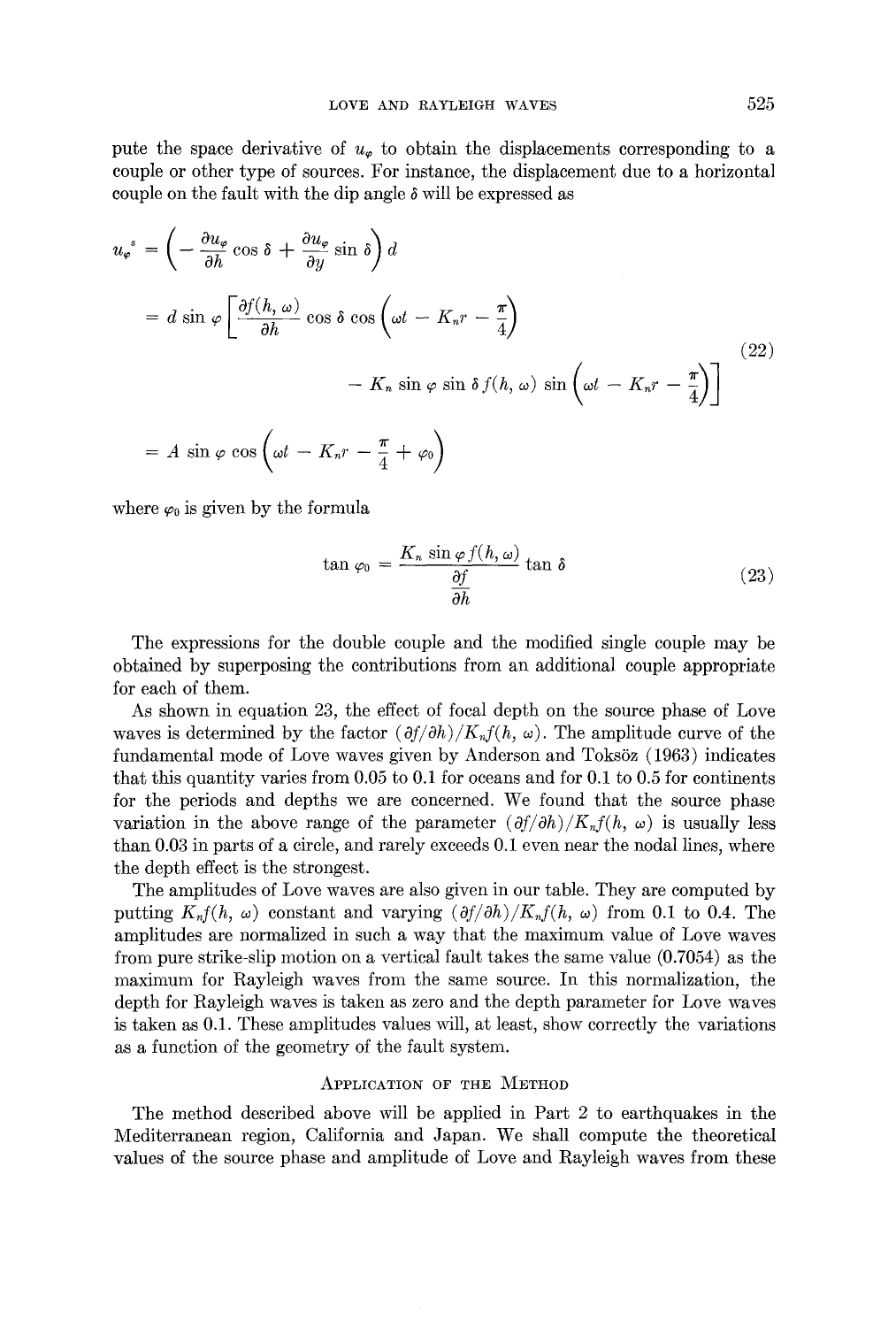earthquakes on the assumption of the double couple and the modified single couple, using source information based on geological, geodetic and fault plane studies. Then, we shall compare the theoretical results with the observation, using the technique described in the present paper. The table of the source phase of surface waves for various fault parameters will be given in Part 3 in a concise form.

#### **ACKNOWLEDGEMENTS**

Dr. Frank Press and Dr. Clarence R. Allen kindly read through the manuscript and gave the author valuable suggestions and advice. Discussion with Dr. Ari Ben-Menahem were very helpful to the author. This research was supported by Grant No. AF-AFOSR-25-63 of the Air Force Office of Scientific Research as part of the Advanced Research Projects Agency Project VELA.

#### **REFERENCES**

#### Aki, K.

- 1960a. "The use of Love waves for the study of earthquake mechanism," *J. Geophys. Res.,*  65, 323-331.
- 1960b. "Study of earthquake mechanism by a method of phase equilization applied to Rayleigh and Love waves," *J. Geophys. Res.,* 65, 729-740.
- 1960c. "Interpretation of source functions of circum-Pacific earthquakes obtained from long period Rayleigh waves," *J. Geophys. Res.,* 65, 2405-2417.
- 1962a. "Accuracy of the Rayleigh wave method for studying the earthquake mechanism," *Bull. Earthquake Res. Inst. Tokyo Univ.,* 40, 91-105.
- 1962b. "Revision of some results obtained in the study of the source function of Rayleigh waves," *J. Geophys. Res.,* 67, 3645-3647.
- Alexander, S. S.
	- 1963. "Surface wave propagation in the western United States," Doctoral Thesis, California Institute of Technology.

Anderson, D. L. and M. N. Toksöz

- 1963. "Surface waves on a spherical earth. 1. Upper mantle structure from Love waves," *J. Geophys. Res.,* 68, 3483-3500.
- Benioff, H.
	- 1963. "Source wave forms of three earthquakes," report, Contract AF-AFOSR-62-355, California Institute of Technology, *Bull. Seism. Soc. Am.,* 53,893-904.
- Ben-Menahem, A.
	- 1961. "Radiation of seismic surface waves from finite moving sources," *Bull. Seism. Soc.*   $Am., 51, 401-435.$
- Ben-Menahem, A. and M. N. Toksöz
	- 1963a. "Source mechanism from spectra of long period surface waves. 2. The Kamchatka earthquake of Nov. 4, 1952," *J. Geophys. Res.,* 68, 5207-5222.
	- 1963b. "Source mechanism from spectra of long period surface waves. 3. The Alaska earthquake of July 10, 1958," *Bull. Seism. Soc. Am.,* 53,905-920.
- Bolt, B. A. and J. Dorman
- 1961. "Phase and group velocities of Rayleigh waves in a spherical gravitating earth," *J. Geophys. Res.,* 66, 2965-2982.
- Brune, J. N., J. E. Nafe and J. Oliver
- 1960. *"A* simplified method for the analysis and synthesis of dispersed wave trains," J. *Geophys. Res.,* 65, 287-304.

Brune, J. N., J. E. Nafe and L. E. Alsop

- 1961. "The polar phase shift of surface waves on a sphere," *Bull. Seism. Soc. Am.,* 51, 247-258.
- Harkrider, D. G., A. L. Hales and F. Press
	- 1963. *"On* detecting soft layers in the mantle with Rayleigh waves," *Bull. Seism. Soc. Am.,*  53, 539-548.